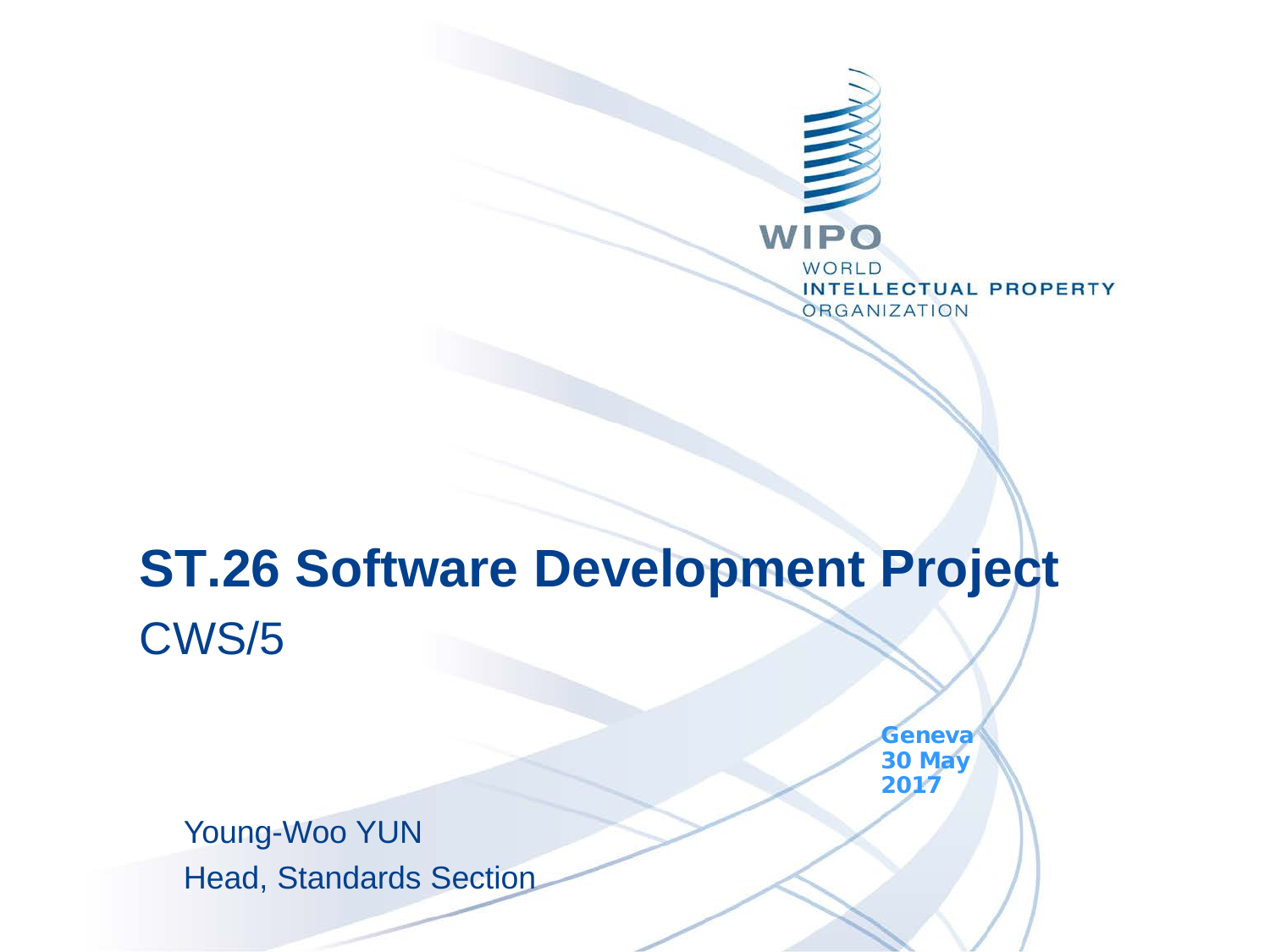## **Content**

- **Projects** 
	- **Objectives**
	- **Scope**
	- Expected Benefits
	- Plan
- **Functional Requirements** 
	- Architecture Options
	- Transition Roadmap
- **Challenges**
- Key for success

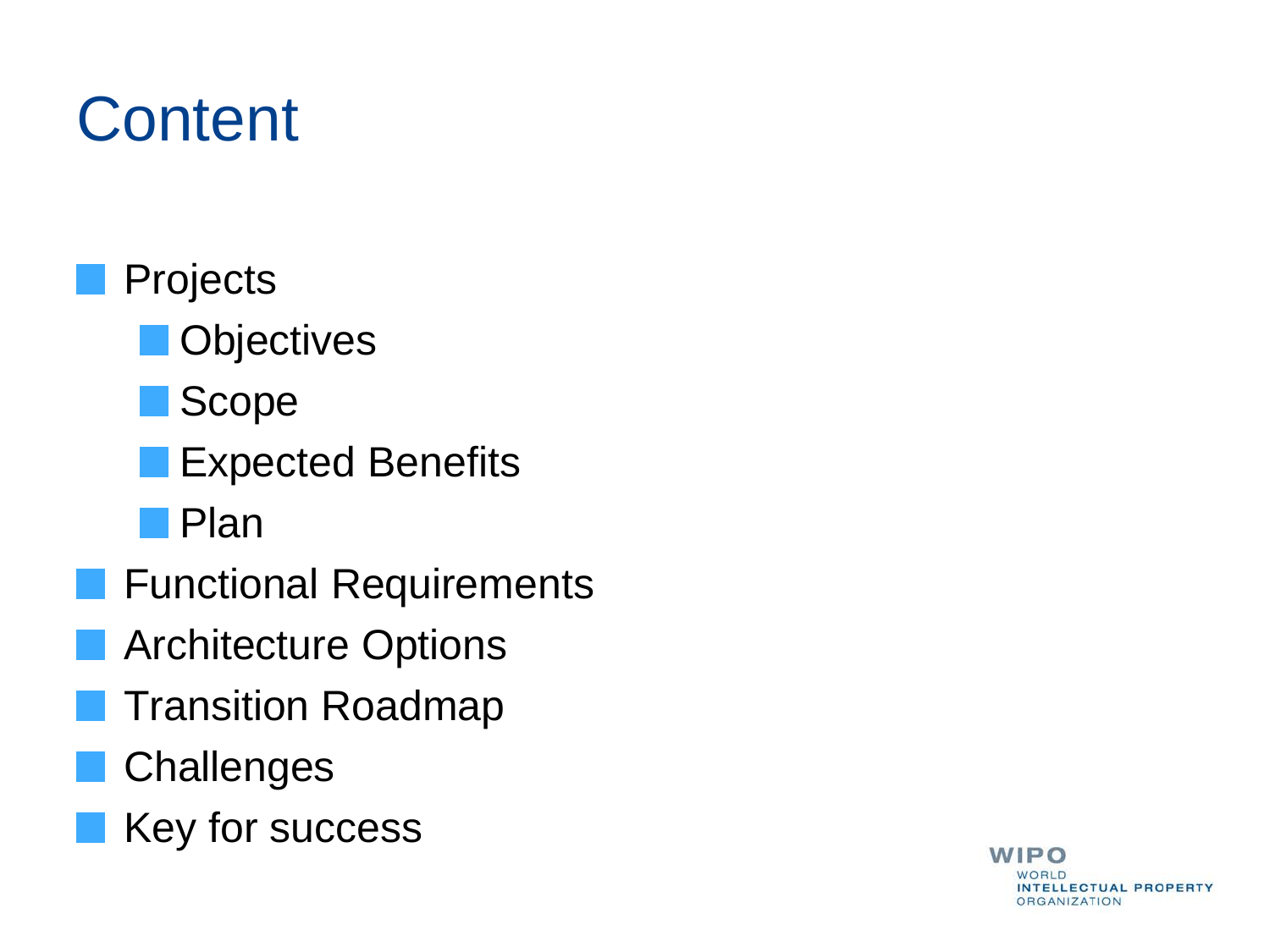## Project Objectives

- Develop a new common software tool to enable applicants to prepare sequence listings and verify that such sequence listings are in compliance with WIPO Standard ST.26, for Offices to facilitate processing of the application containing these sequence listings
- **Support smooth transition from ST.25 to ST.26 for** national and international patent applications
- **Put the new common software tool in production by the** end of 2018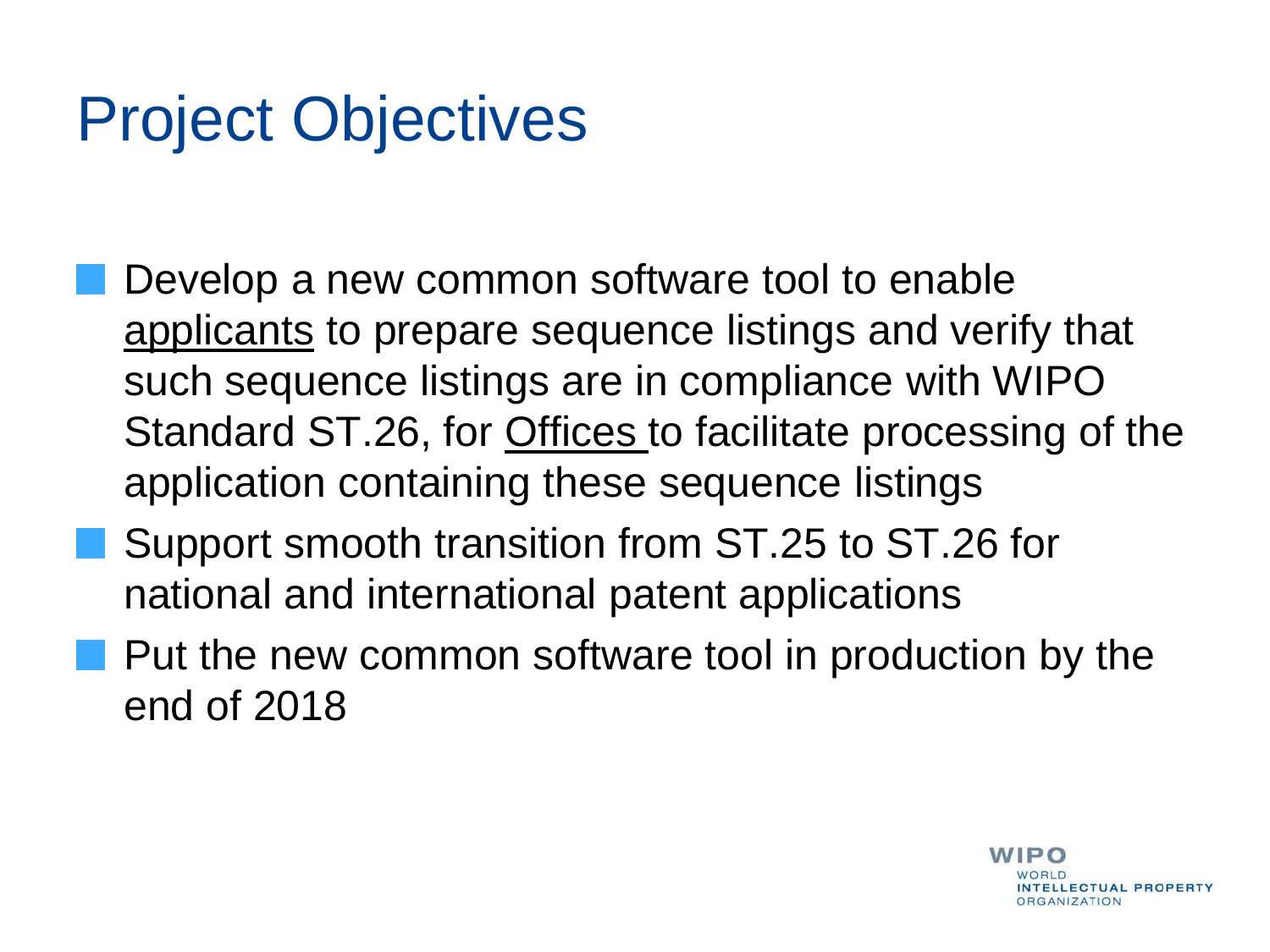#### Project Scope

Development of ST.26 software, including business analysis **architecture proof of concept** coding software application acceptance test This project excludes: training applicants and IPOs' staff I integration of the software into IPOs' IT system

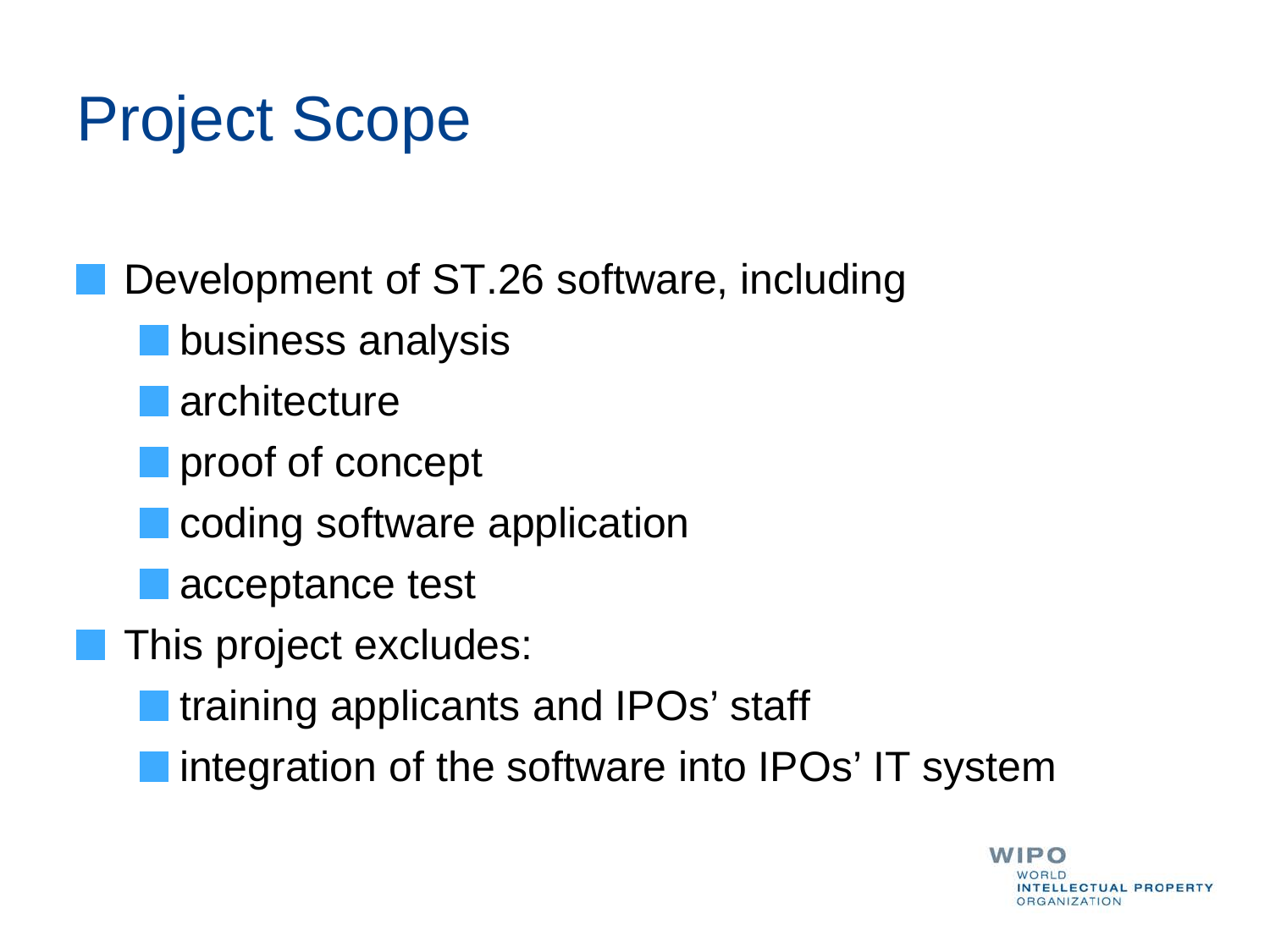#### Expected Benefits

- Enable applicants to prepare sequence listings and verify that such sequence listings are in compliance with the new Standard ST.26
- **Facilitate processing of the application containing** sequence listings by IPOs
- Increase quality at source by using a common software tool by applicants and IPOs
- **Raise cost efficiency in the whole data flow of sequence** listings, which benefits all IP and biotech communities

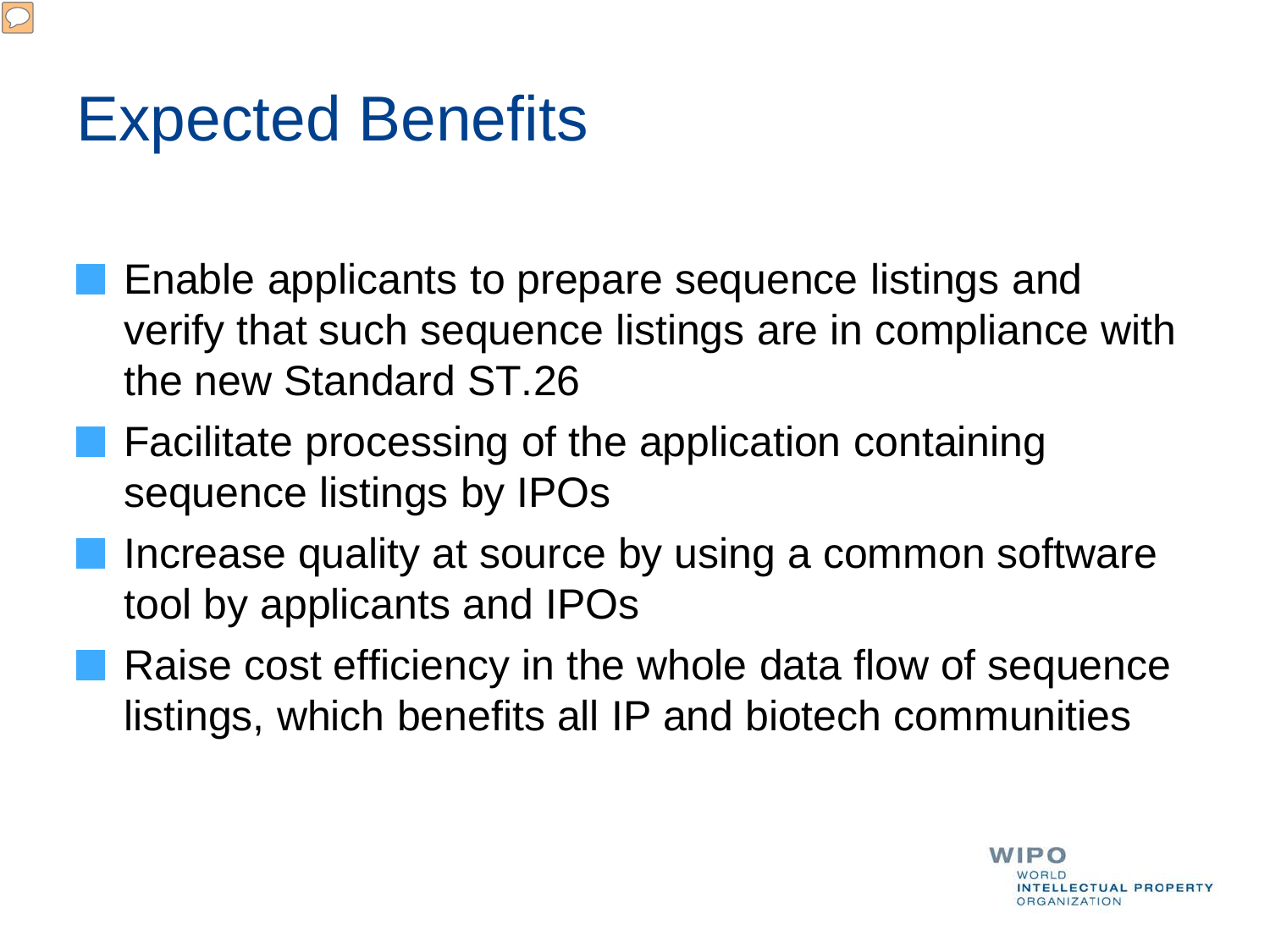### Project Plan



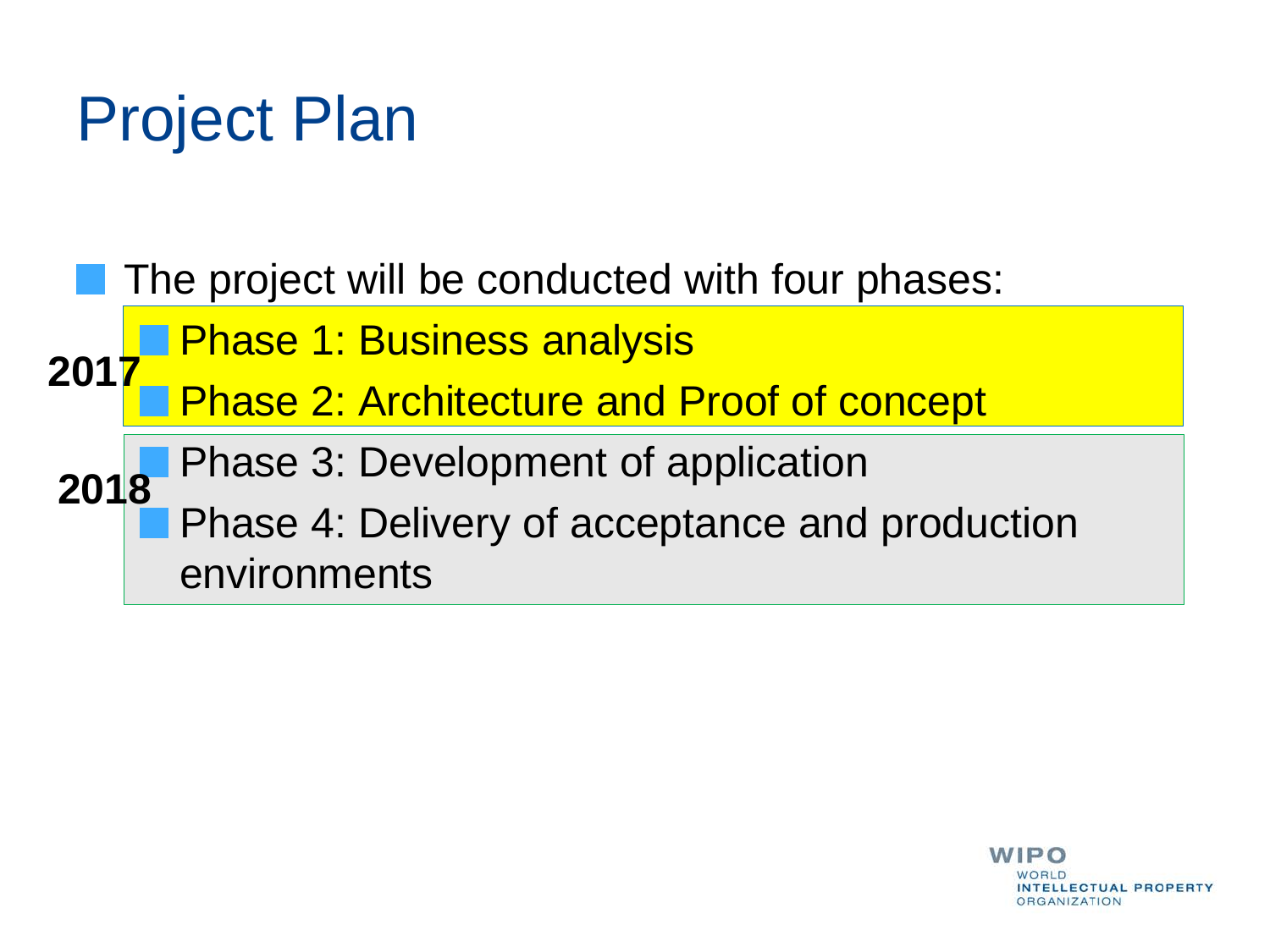#### Functional Requirements

- Editing or importing sequences in ST.26 format
- **Validation of sequences**
- Transformation of ST.25 sequences to ST.26
- Displaying sequences in xml for human viewing
- Importing sequence data in industry format, e.g. EMBL and FASTA
- Multi language support

**WIPO NTELLECTUAL PROPERTY DRGANIZATION**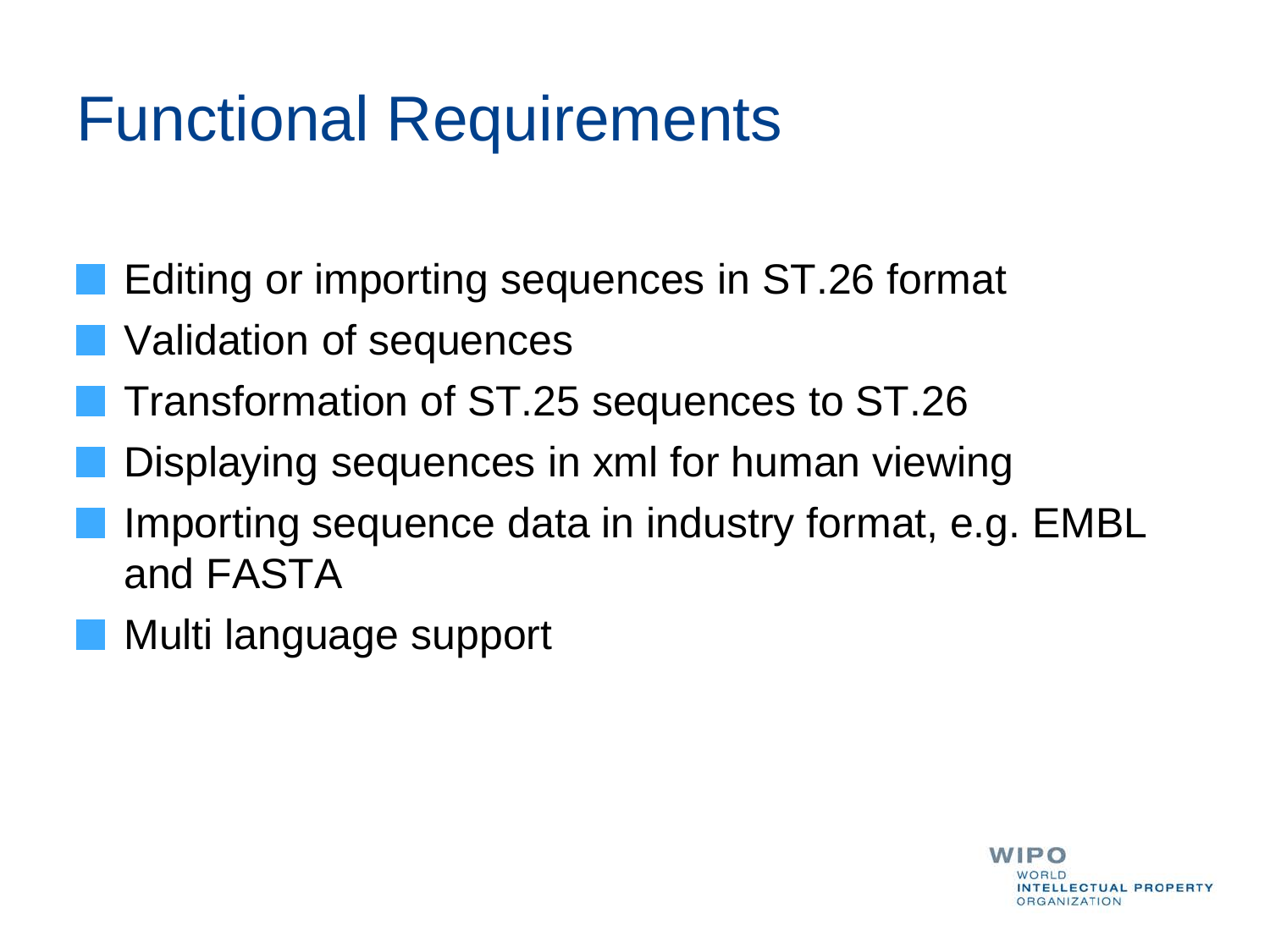## Architecture Options

| Requirement                                | Online | <b>Offline</b> |                                                                                                                                      |  |
|--------------------------------------------|--------|----------------|--------------------------------------------------------------------------------------------------------------------------------------|--|
| Deployment, updates<br>and compatibility   |        |                | Some kind simpler in the<br>online solution but feasible<br>for the offline option                                                   |  |
| <b>Unpublished Data</b><br><b>Security</b> |        |                | Though security can be<br>achieved for the online<br>solution, perception for the<br>user and the assumed risk<br>for WIPO is higher |  |
| Large data files<br>transfer               |        |                | The solution on the offline<br>option is simpler to<br>implement                                                                     |  |
| <b>Performance</b>                         |        |                | Performance for a desktop<br>application tend to be easier<br>to acquire                                                             |  |
| <b>User experience</b>                     |        |                | Both options can deliver a<br>similar user experience                                                                                |  |
| <b>Availability</b>                        |        |                | For the offline solution no<br>HA architecture is required                                                                           |  |
| <b>Multisite deployment</b>                |        |                | No special requirements for<br>the offline option                                                                                    |  |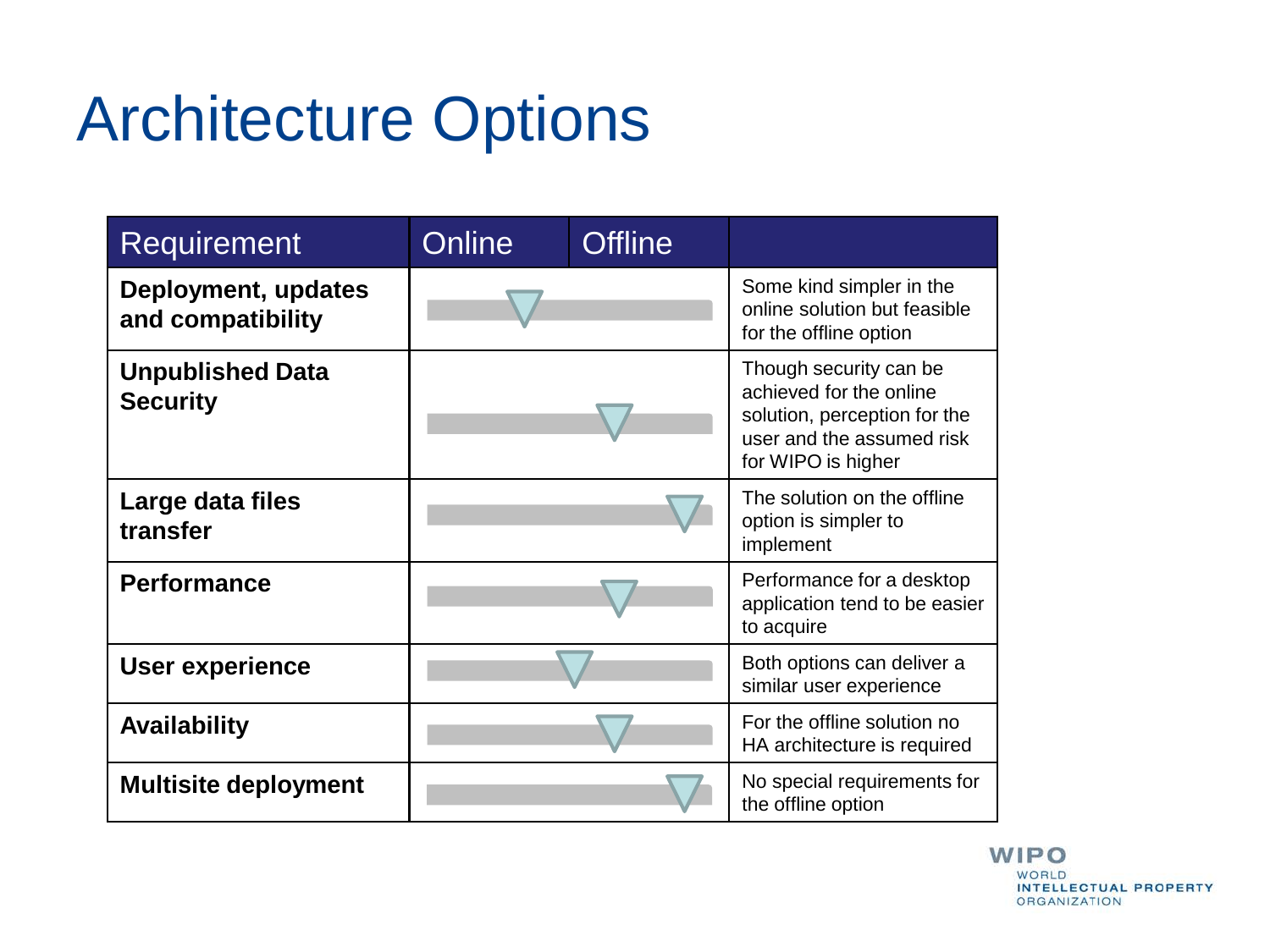## Transition Roadmap (draft)

|                                               | 2017 | 2018 | 2019 | 2020 | 2021 | 2022                         |
|-----------------------------------------------|------|------|------|------|------|------------------------------|
| ST.26 Software<br>Development                 |      |      |      |      |      |                              |
| <b>Revision of PCT</b><br>Admin. Instructions |      |      |      |      |      |                              |
| Modification of national<br>regulations       |      |      |      |      |      |                              |
| Upgrade of IPOs' IT<br>systems                |      |      |      |      |      |                              |
| Training of applicants<br>and IPOs' staff     |      |      |      |      |      |                              |
| Maintenance of the<br>ST.26 software          |      |      |      |      |      |                              |
| Users support                                 |      |      |      |      |      |                              |
| <b>Transition from ST.25</b><br>to ST.26      |      |      |      |      |      | <b>INTELLECTUAL PROPERTY</b> |

**ORGANIZATION**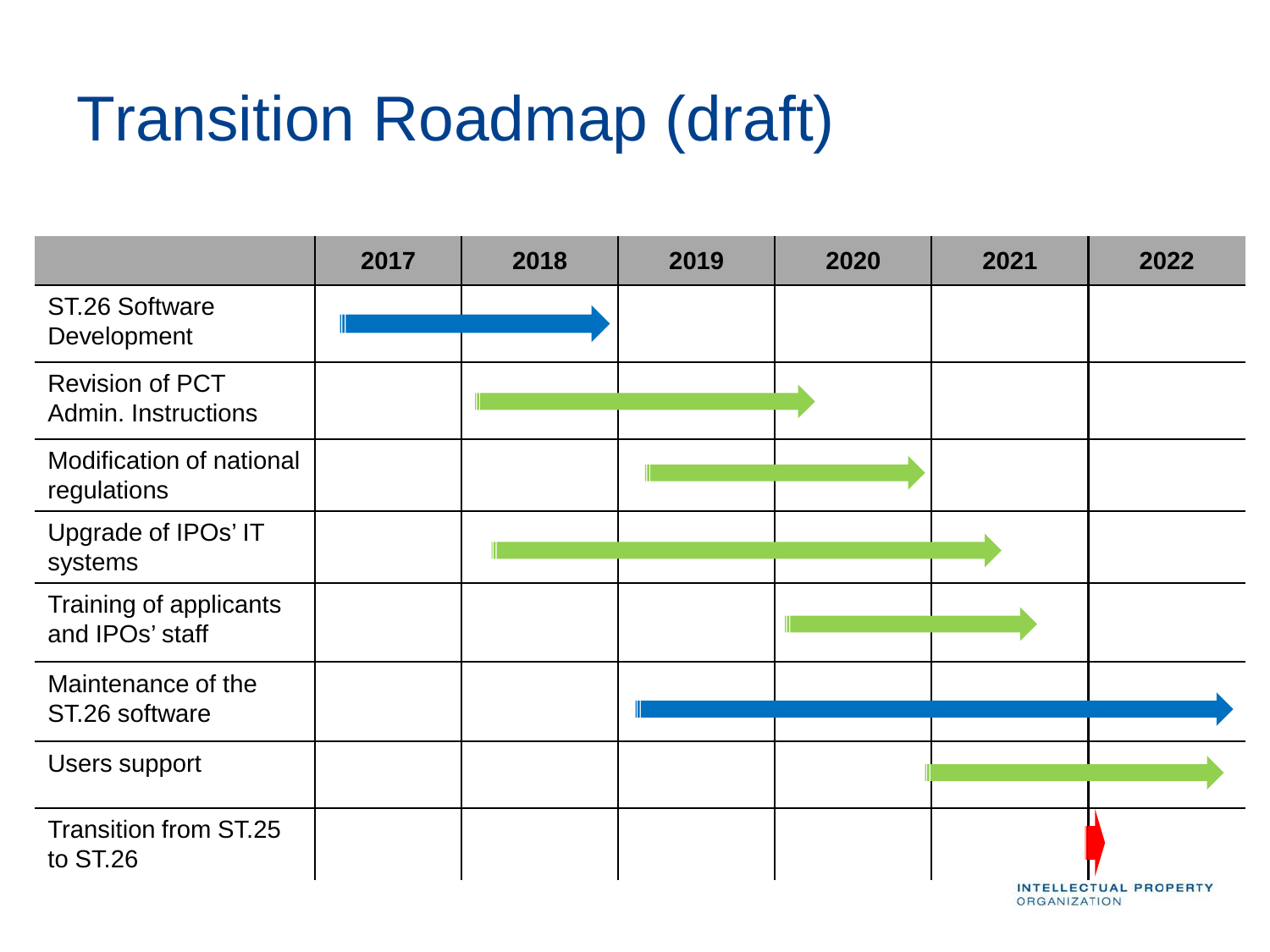# **Challenges**

- Collaboration with IPOs (regulations, training, IT systems integration, etc)
- Communication with applicants and other stakeholders
- Continuous maintenance to be aligned with industry standard (INSDC updates twice per year) and new technologies
- **Users support**

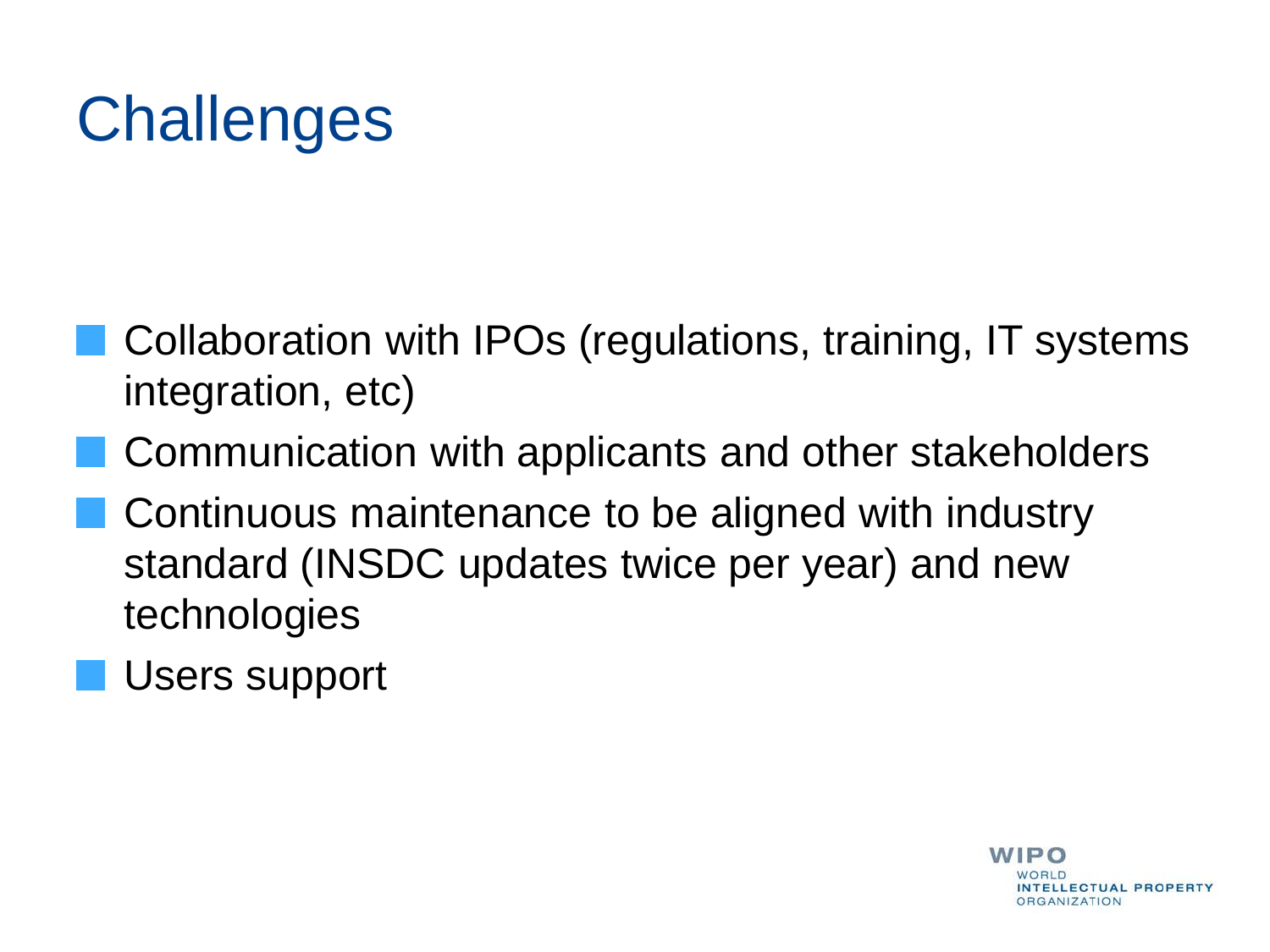

#### **Norking as ONE**



**WIPO WORLD INTELLECTUAL PROPERTY ORGANIZATION**